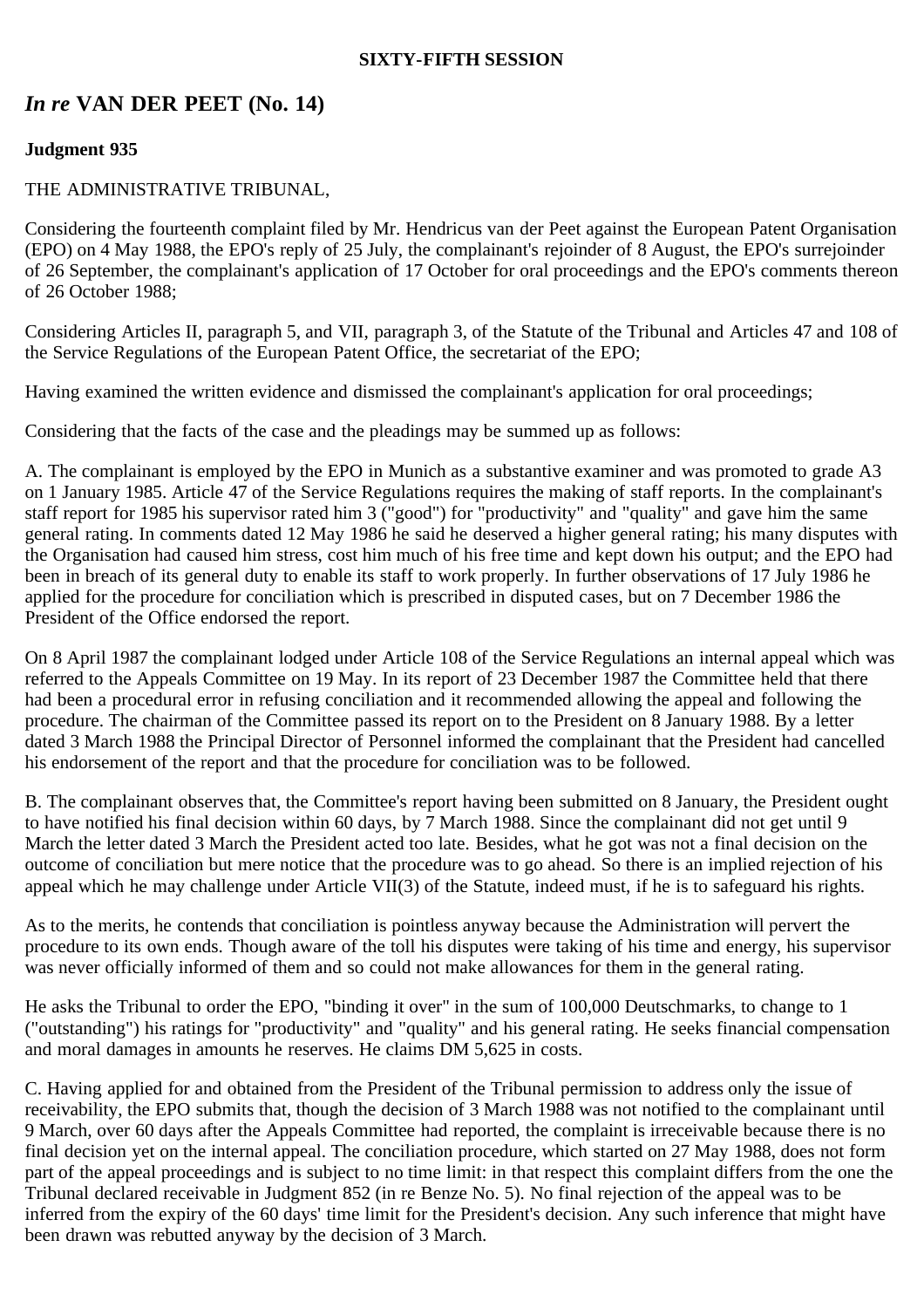Besides, the complaint serves no purpose since endorsement of the report has been withdrawn.

D. In his rejoinder the complainant objects to the grant of the defendant's application for permission to reply only on receivability and seeks disclosure of the correspondence on that matter between the President of the Tribunal and the EPO.

To his mind the express decision made known to him on 9 March 1988 did not remedy the failure of the President of the Office to act in time; indeed the conciliation proceedings ought to have been over by then. After getting that decision he waited in vain for the EPO to act, but by 4 May thought it only prudent to go to the Tribunal, especially since he knew how vindictive the Organisation could be. Though the EPO says the conciliation procedure began on 27 May 1988 - long after the expiry of the 60 days - it has not stated its position beyond repeating the plea it put on 19 May 1987 to the Appeals Committee, namely that it was inappropriate to take up his comments of 17 July 1986. Its tactics are devious and show bad faith.

The complainant further claims moral damages for the EPO's application for permission to limit its reply to receivability. He claims 3,500 United States dollars in costs.

E. In its surrejoinder the EPO comments on the complainant's objections to the grant of its application for permission to address only the issue of receivability.

It maintains that pending the outcome of the conciliation procedure the internal means of redress have not been exhausted. That procedure is a phase of the original reporting procedure, not an addition to the internal appeal proceedings. The President's decision is not the final one on the appeal, the purpose of conciliation being to produce a report purged of the procedural flaw. The President had authority to withdraw the challenged decision even after the expiry of the 60 days because he had good reason to do so and the complaint had not yet been lodged with the Tribunal.

### CONSIDERATIONS:

1. In the report on his performance in 1985 the complainant's supervisor gave him a general rating of 3, meaning "good". He did not agree with that and in observations of 17 July 1986 applied for the procedure for conciliation, contending that the rating should be 1, "outstanding". On a mistaken view of the law held by the President of the Office that procedure was not followed as it should have been: instead on 7 December 1986 the President simply endorsed the report.

On 8 April 1987 the complainant lodged an internal appeal which was referred to the internal Appeals Committee. The Committee reported on 23 December 1987. It held that there had been a procedural error in refusing conciliation and recommended allowing the appeal and following the conciliation procedure. By a letter of 3 March 1988 the complainant was informed that the President had cancelled his endorsement of the report and that that procedure was to be followed.

## Receivability

2. The complainant argues that his complaint is receivable because the President's decision of 3 March 1988 was not notified to him until 9 March, over 60 days after the Appeals Committee had reported.

His plea is mistaken. No final decision has yet been taken on conclusion of the conciliation procedure. As the Organisation observes in its reply, the conciliation procedure does not form part of the appeal proceedings and though it did not start until 27 May 1988 it is not subject to any time limit. In that respect this complaint is to be distinguished from Mr. Wolfgang Benze's fifth complaint, which the Tribunal declared receivable in Judgment 852.

That is why final rejection of the appeal may not be inferred on the grounds that the President ought to have taken his decision on the Appeals Committee's report within 60 days of the date on which it was notified. Any such inference that the complainant might have mistakenly drawn was rebutted anyway by the decision which the President actually took on 3 March and which set in motion the conciliation procedure.

In any event the complaint serves no purpose because by that decision approval of the report was withdrawn.